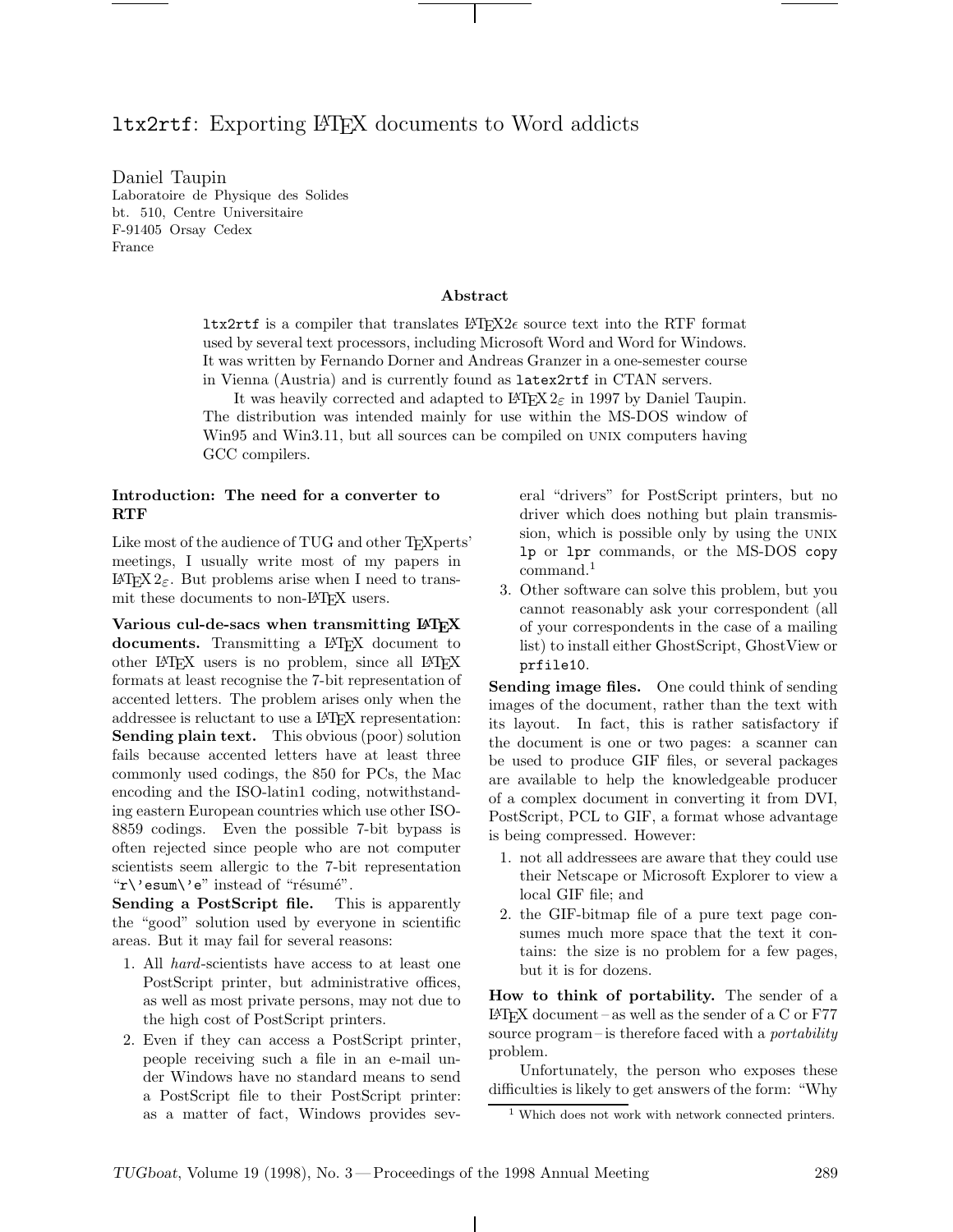

## Figure 1: Example L<sup>AT</sup>EX document.

don't you get rid of your Windows system and move to unix?", "Why don't you discard your old Epson printer and have a PostScript printer?", "Why don't you move from Microsoft's text editors and use LATEX?", "Why don't you install GhostScript, GhostView, prfile10, or a Linux partition to your PC?", etc.

All these common sense answers are right, but they just forget one thing: the problem is not with *my* personal installation when sending/mailing a document, the problem is with the installation of the addressees, whose skill I perhaps do not know at all, and who are probably unable to install software other than what they got when buying their personal computer or when registering on some multi-user workstation.

## **The idea of** ltx2rtf**: Using Word as a DVI driver**

When sending a document to a variety of addressees, one should think of which software is most widespread among them; the answer is "Thanks to Micro\$oft's powerful advertisements, they all possess a version of Word[perfect] which can read RTF files.<sup>2</sup>

In fact, whatever many people claim about Microsoft's way of managing its software, RTF specifications are published by this company, and are available at: ftp://ftp.microsoft.com/Softlib/ MSLFILES/GC0165.EXE, a self-extracting zipped file yielding  $a * DOC$  file.<sup>3</sup> Thus, using this specification file (130 pages) and testing the actual behaviour of Word, $4$  one can obtain a means of producing RTF from a IAT<sub>F</sub>X source.

This was attempted in 1994 by students at an institution which appears to be a Technical University in Vienna (Austria) and widely posted on CTAN under the name latex2rtf. Their translator is provided as several C source files which can be easily compiled with a satisfactory "makefile".

<sup>2</sup> Whether they actually bought the license is the addressee's problem, not mine.

<sup>3</sup> Unzipping it seems however to fail since that last posting. No comment. . .

<sup>4</sup> An old Word 6.0 did not exactly respect the specifications. . .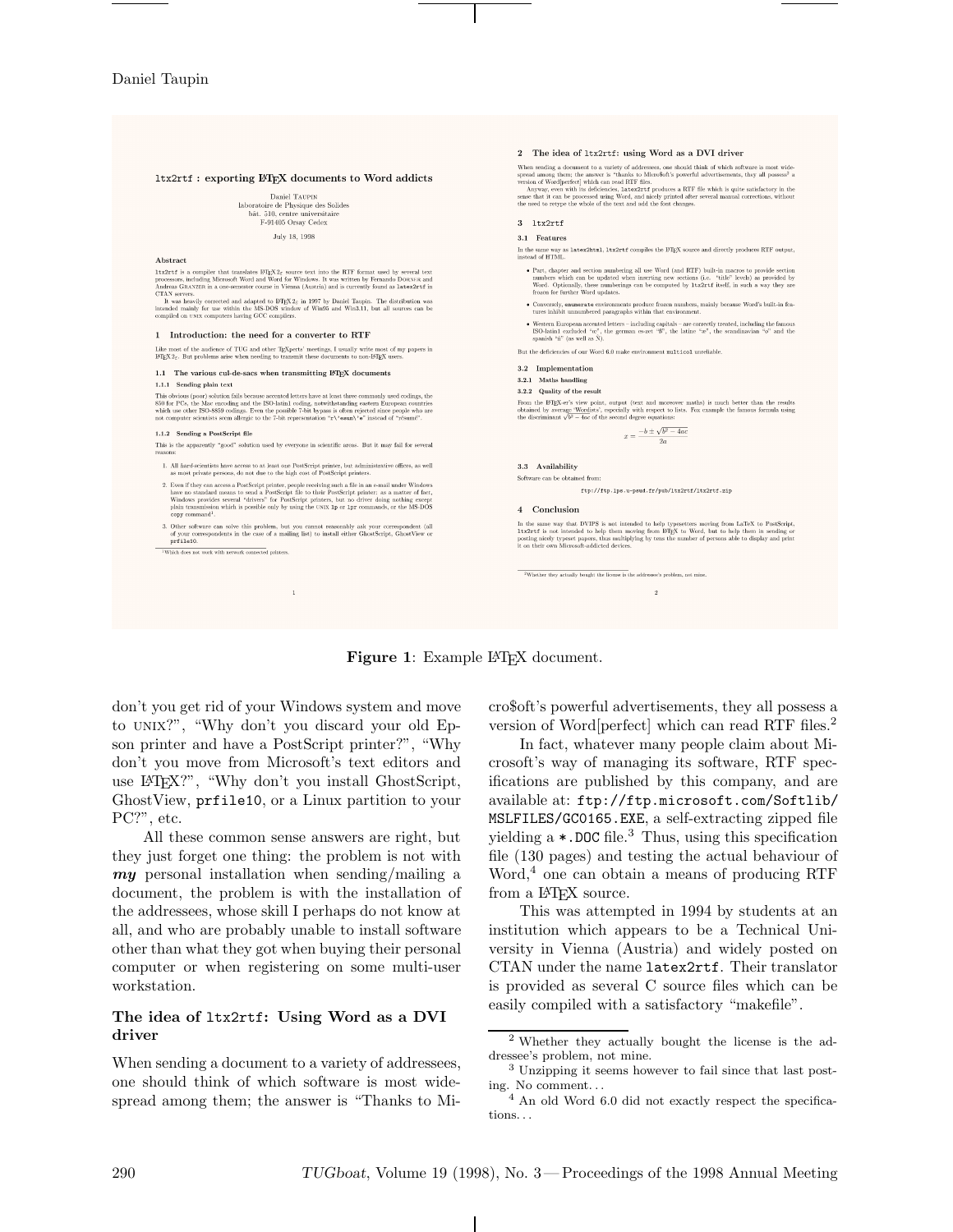## $1$ tx2rtf: exporting  $L^AT_EX$  documents to Word

addicts Daniel TAUPIN laboratoire de Physique des Solides bât. 510. centre universitaire F-91405 Orsay Cedex

#### Abstract

 $x$  and  $x$  is a compiler that translates  $LAT_EX2_E$  source text into the RTF format used by several text 2 solution to the material of the material of the processors, including Microsoft Word and Word for Windows. It was written by Fernando DONSER and Andreas processors, including Microsoft Word and Word for Windows. It was w

#### 1 Introduction: the need for a converter to RTF

Like most of the audience of TUG and other  $T<sub>E</sub>Xperis'$  meetings, I usually write most of my papers in  $L<sup>x</sup>T<sub>E</sub>X<sub>E</sub>$ . But problems arise when needing to transmit these documents to non- $L<sup>x</sup>T<sub>E</sub>X$  users.

#### 1.1 The various cul-de-sacs when transmitting  $L^{AT}E^{X}$  documents

#### 1.1.1 Sending plain text

This obvious (poor) solution fails because accented letters have at least three commonly used codings, the 850 for PCs, the Mac encoding and the ISO-latin] coding, notwithstanding eastern European countries which use othe

#### 1.1.2 Sending a PostScript file

- 
- **EXECUTE CONSULTER CONSULTER CONSULTER** and the proposed in scientific areas. But it may fail for several reasons:<br>
1. All *hord*-scientists have access to at least one PossScript primer.<br>
1. All *hord*-scientists have ac

Which does not work with network connected printers.

# When sending a document to a variety of addressees, one should think of which software is most wide-spread<br>among them: the answer is <sup>1</sup> shanks to MicroSoft's powerful advertisements, they all possess<sup>2</sup> a version of<br>Word  $3.1+x2rtf$ 3.1 Features In the same way as latex2html, ltx2rtf compiles the L<sup>A</sup>T<sub>E</sub>X source and directly produces RTF output,

2 The idea of 1tx2rtf: using Word as a DVI driver

- instead of HTML.
- nstaal of HTML.<br>ILTML, and the matterial succession analysis of the section numbers which can be updated when instances to provide section numbers which can be updated when instances the computed by the summerings can be
- 

#### 3.2 Implementation

### 3.2.1 Maths handling

#### 3.2.2 Ouality of the result

From the L<sup>A</sup>TEX-er's view point, output (text and moreover maths) is much better than the results obtained by average 'Wordists', especially with respect to lists. Fox example the famous formula using the discrimited  $\sqrt{b^2-4ac}$  of the second degree equations:  $-b \pm \sqrt{b^2 - 4ac}$ 

$$
x = \frac{-b \pm \sqrt{b^2}}{2a}
$$

3.3 Availability

Software can be obtained from:  $\texttt{ftp://ftp.lps.u-psud.fr/pub/ltx2rtf/ltx2rtf,zip}$ 

#### 4 Conclusion

In the same way that DVIPS is not intended to help typesetters moving from LaTeX to PostScript,  $1+x2x \leq t \leq$  is intended to help them moving from L<sup>A</sup>T<sub>E</sub>X to Word, but to help them in sending or posting nicely typeset p thus multiplying by tens the number of persons able to display and print it on their own Microsoft-addicted devices

 $\frac{1}{2}$  Whether they actually bought the license is the addressee's problem, not mine

## **Figure 2**: Example output from latex2rtf.

The C coding is clean and well structured but, unfortunately, the students did not have a knowledge of LATEX of the same quality as their C programming skill; thus many things had to be revised concerning font management, sectioning, itemize, enumerate, description and tabular environments, notwithstanding  $\text{LATEX} 2_{\varepsilon}$  more recent specifications.

Anyway, even with its deficiencies, latex2rtf produces a RTF file which is quite satisfactory in the sense that it can be processed using Word, and nicely printed after several manual corrections, without the need to retype the whole of the text and add the font changes.

#### ltx2rtf

**Features.** In the same way as latex2html, ltx2rtf compiles the LATEX source and directly produces RTF output, instead of HTML.

Part, chapter and section numbering all use Word (and RTF) built-in macros to provide section numbers which can be updated when inserting new sections (i.e. "title" levels) as provided by Word. Optionally, these numberings can be computed by ltx2rtf itself, in such a way that they are frozen for further Word updates. Conversely, enumerate environments produce frozen numbers, mainly because Word's built-in features inhibit unnumbered paragraphs within that environment.

Western European accented letters-including capitals– are correctly treated, including the famous ISO-latin1 excluded "œ". In the same way, additional abbreviation features provided by Bernard Gaulle's french.sty and Daniel Taupin's smallcap.sty (which enables a \scfamily command instead of \scshape to provide bold and/or slanted small capitals).

## **Implementation. Basic.**

- 1. The input code can be either 7-bit, or ANSI (ISO-latin1) or 850. The Mac coding is not yet implemented but doing that would not be a problem.
- 2. The source can be compiled with any GCC compiler (no serious problems with other normal C compilers). We tested it mainly with the DJGPP port of GCC to DOS (native, Win3.11 and Win95).